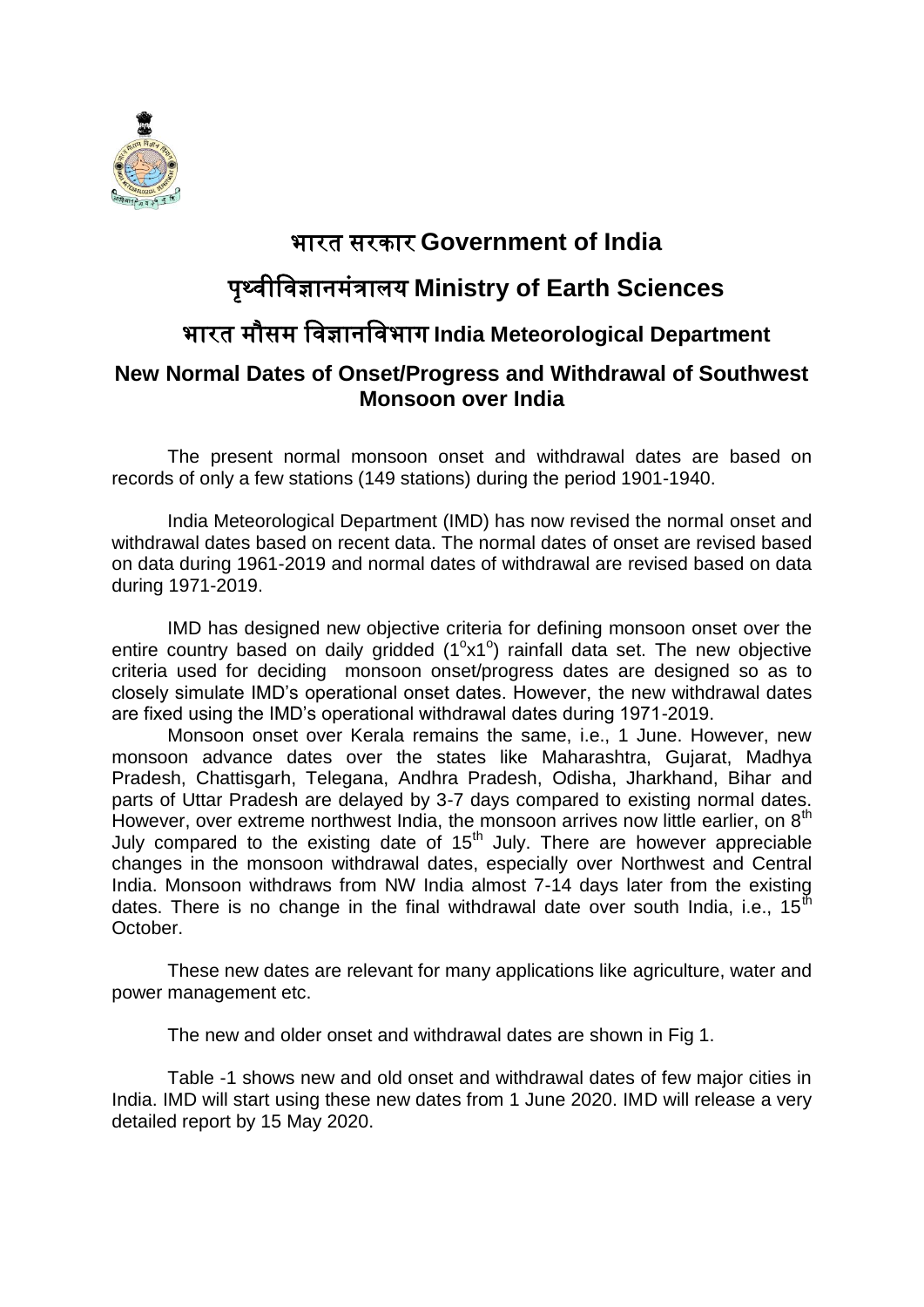

**Existing & New Dates of Normal Monsoon Onset/progress** 

Fig.1(a) Map showing the new (black solid) normal dates of monsoon onset/progress over the country based on the new objective rainfall criteria for the base period of 1961-2019 along with existing normal dates (red dotted).



#### **Existing & New Dates of Normal Monsoon Withdrawal**

Fig.1(b) Map showing the new (black solid) normal dates of monsoon withdrawal over the country based on the new objective rainfall criteria for the base period of 1971- 2019 along with existing normal dates (red dotted).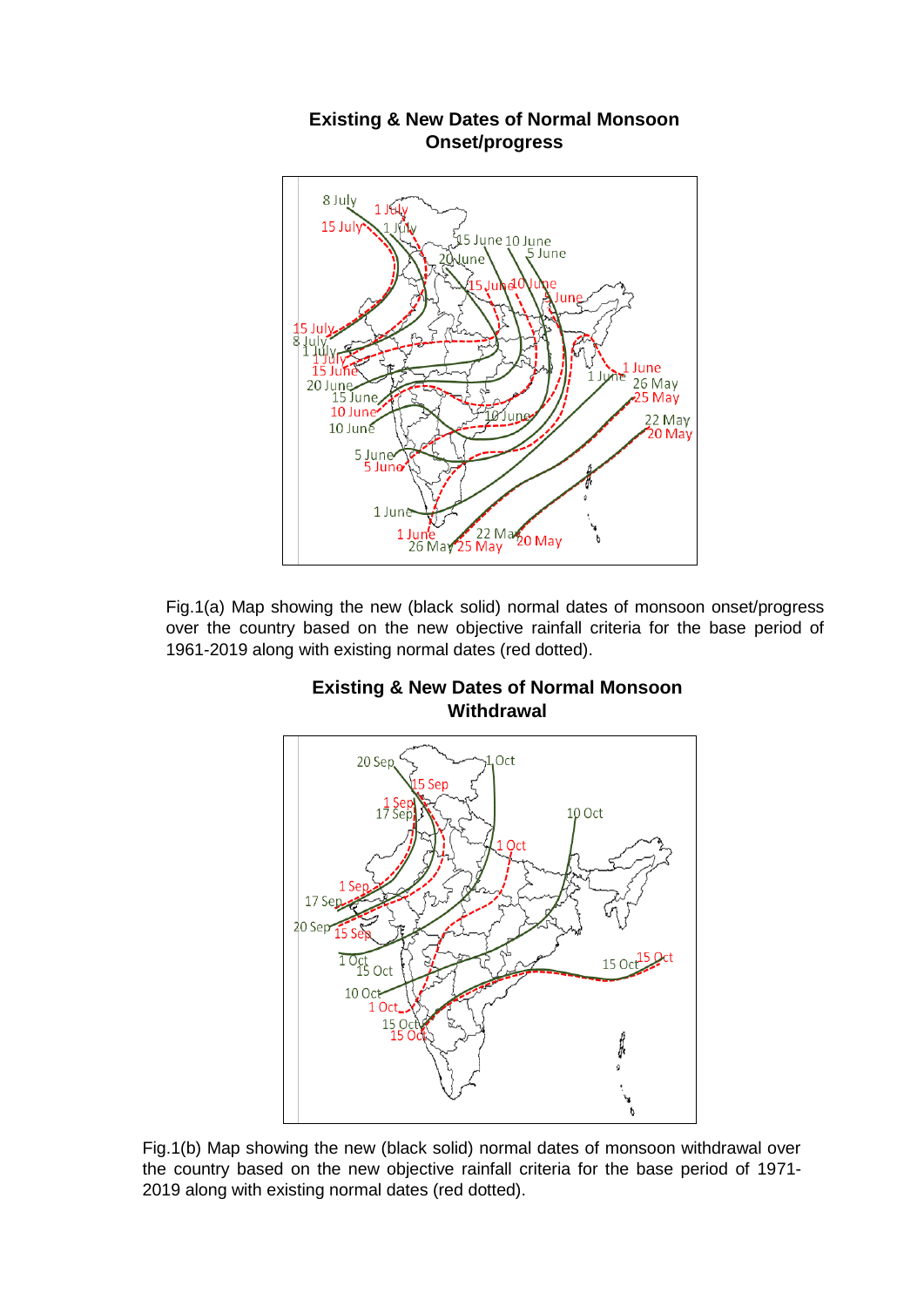**Table-1:** Normal monsoon onset (1961-2019) dates based on new rainfall criteria and withdrawal (1971-2019) dates based on the operational data over a few major cities of the country**.**

| Sr.<br>No.     | <b>Station Name</b>              | <b>Normal Monsoon</b>                |                    | <b>Normal Monsoon</b><br><b>Withdrawal Date</b> |                    |
|----------------|----------------------------------|--------------------------------------|--------------------|-------------------------------------------------|--------------------|
|                |                                  | <b>Onset/Progress</b><br><b>Date</b> |                    |                                                 |                    |
|                |                                  | <b>New</b>                           | <b>Existing</b>    | <b>New</b>                                      | <b>Existing</b>    |
|                |                                  | $(1961 -$<br>2019)                   | $(1901 -$<br>1940) | $(1971 -$<br>2019)                              | $(1901 -$<br>1940) |
| 1              | Thiruvananthapuram, Kerala       | 01-Jun                               | $01 - Jun$         | $\star$                                         | $\star$            |
| $\overline{2}$ | Chennai, Tamil Nadu              | 04-Jun                               | $01 - Jun$         | $\star$                                         | $\star$            |
| 3              | Udupi, Karnataka                 | 04-Jun                               | $05 - Jun$         | $\star$                                         | $\star$            |
| $\overline{4}$ | Panjim, Goa,                     | 07-Jun                               | 07-Jun             | 14-Oct                                          | 10-Oct             |
| 5              | Gangawati, Karnataka             | 06-Jun                               | 05-Jun             | 15-Oct                                          | *                  |
| 6              | Ongole, Andhra Pradesh           | 08-Jun                               | 04-Jun             | $\star$                                         | $\star$            |
| $\overline{7}$ | Hyderabad                        | 08-Jun                               | 07-Jun             | 14-Oct                                          | 15-Oct             |
| 8              | Machilipatnam, Andhra<br>Pradesh | 13-Jun                               | 05-Jun             | $\star$                                         | $\star$            |
| 9              | Kolhapur, Maharashtra            | 09-Jun                               | 09-Jun             | $11$ -Oct                                       | 01-Oct             |
| 10             | Satara, Maharashtra              | 10-Jun                               | 09-Jun             | 09-Oct                                          | 30-Sep             |
| 11             | Pune, Maharashtra                | 10-Jun                               | 09-Jun             | 11-Oct                                          | 06-Oct             |
| 12             | Jagdalpur, Chhattisgarh          | $13 - Jun$                           | 09-Jun             | 13-Oct                                          | 15-Oct             |
| 13             | Vizag, Andhra Pradesh            | $11 - Jun$                           | 09-Jun             | 14-Oct                                          | $15$ -Oct          |
| 14             | Mumbai, Maharashtra              | $11 - Jun$                           | 10-Jun             | 08-Oct                                          | 29-Sep             |
| 15             | Ahmednagar, Maharashtra          | 12-Jun                               | 10-Jun             | 08-Oct                                          | 29-Sep             |
| 16             | Cuttack, Odisha                  | 12-Jun                               | $11$ -Jun          | 12-Oct                                          | 13-Oct             |
| 17             | Puri, Odisha                     | 13-Jun                               | 12-Jun             | 12-Oct                                          | 13-Oct             |
| 18             | Surat, Gujarat                   | 19-Jun                               | $13 - Jun$         | 2-Oct                                           | 25-Sep             |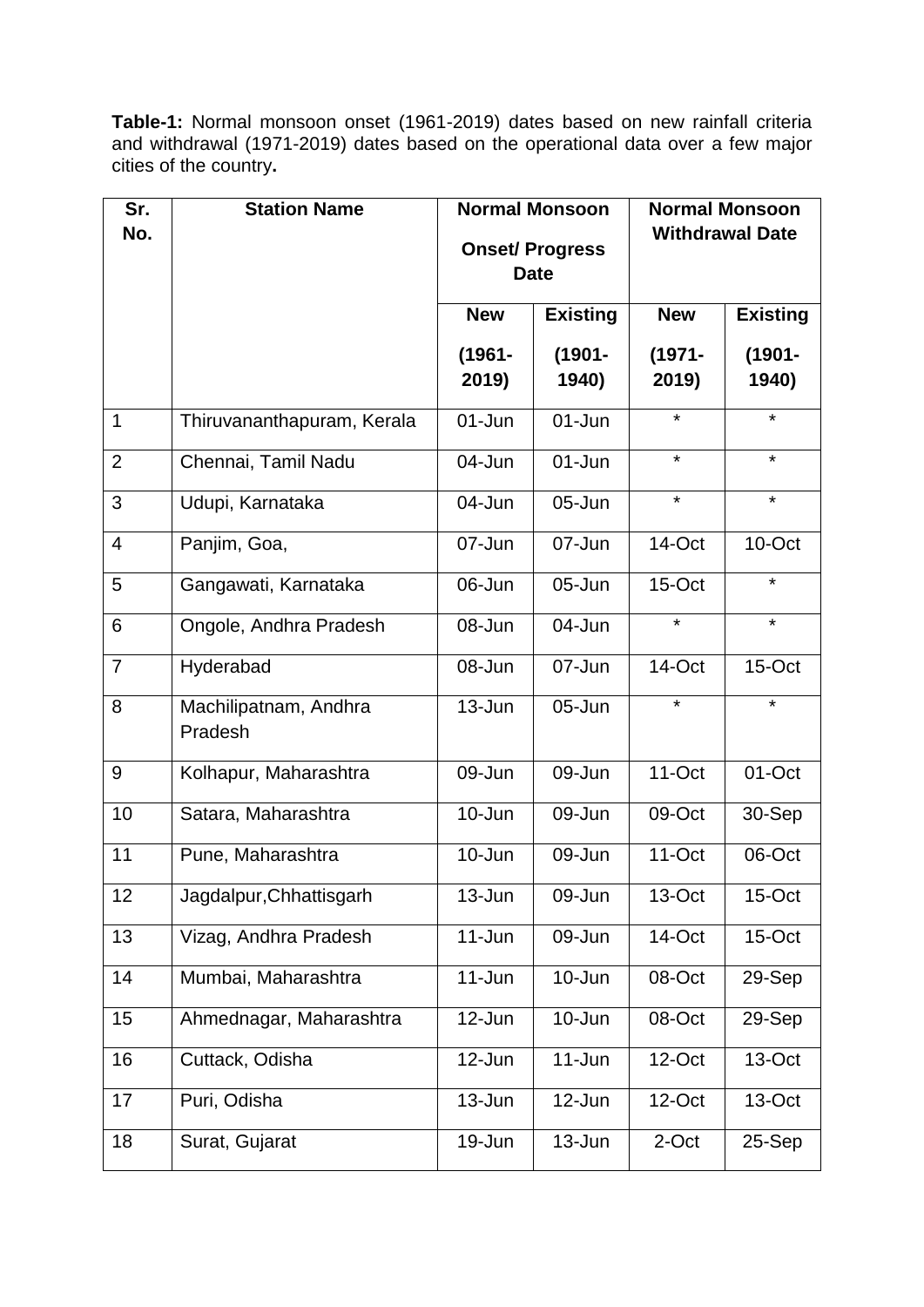| 19 | Jalgaon, Maharashtra    | 18-Jun     | $13 - Jun$ | 6-Oct     | 27-Sep    |
|----|-------------------------|------------|------------|-----------|-----------|
| 20 | Nagpur, Maharshtra      | $15 - Jun$ | 13-Jun     | 6-Oct     | 6-Oct     |
| 21 | Raipur, Chhattisgarh    | 16-Jun     | 13-Jun     | 9-Oct     | 10-Oct    |
| 22 | Ahmedabad               | 21-Jun     | 14-Jun     | 30-Sep    | 22-Sep    |
| 23 | Khandwa, Madhya Pradesh | 20-Jun     | 14-Jun     | 3-Oct     | 25-Sep    |
| 24 | Bilaspur, Chhattisgarh  | 16-Jun     | 14-Jun     | 7-Oct     | 7-Oct     |
| 25 | Jamshedpur, Jharkhand   | 14-Jun     | 12-Jun     | 10-Oct    | $12$ -Oct |
| 26 | Kolkata, West Bengal    | $11 - Jun$ | $10 - Jun$ | $12$ -Oct | 14-Oct    |
| 27 | Aizawl, Mizoram         | 5-Jun      | 1-Jun      | 14-Oct    | $15$ -Oct |
| 28 | Bhuj, Gujarat           | 30-Jun     | 21-Jun     | 26-Sep    | 15-Sep    |
| 29 | Surendranagar, Gujarat  | 26-Jun     | $15 - Jun$ | 27-Sep    | 20-Sep    |
| 30 | Bhopal, Madhya Pradesh  | 22-Jun     | $15 - Jun$ | 30-Sep    | 20-Sep    |
| 31 | Varanasi, Uttar Pradesh | 20-Jun     | 15-Jun     | 5-Oct     | 6-Oct     |
| 32 | Agartala, Tripura       | 4-Jun      | 1-Jun      | 14-Oct    | $15$ -Oct |
| 33 | Shillong                | 5-Jun      | $1-Jun$    | 14-Oct    | 15-Oct    |
| 34 | Imphal, Manipur         | 5-Jun      | 1-Jun      | $15$ -Oct | 15-Oct    |
| 35 | Gaya, Bihar             | 16-Jun     | 12-Jun     | 8-Oct     | 12-Oct    |
| 36 | Siliguri, West Bengal   | 8-Jun      | 9-Jun      | $12$ -Oct | 14-Oct    |
| 37 | Tripura                 | 4-Jun      | 2-Jun      | 14-Oct    | 14-Oct    |
| 38 | Guwahati, Assam         | 4-Jun      | 2-Jun      | 14-Oct    | 15-Oct    |
| 39 | Dimapur, Nagaland       | 4-Jun      | 2-Jun      | 14-Oct    | $15$ -Oct |
| 40 | Ajmer, Rajasthan        | $1-Jul$    | 23-Jun     | 21-Sep    | 12-Sep    |
| 41 | Dholpur, Rajasthan      | 28-Jun     | 20-Jun     | 29-Sep    | 25-Sep    |
| 42 | Lucknow                 | 23-Jun     | 20-Jun     | 3-Oct     | 30-Sep    |
| 43 | Azamgarh, Uttar Pradesh | 20-Jun     | 17-Jun     | 4-Oct     | 5-Oct     |
| 44 | Chhapra, Bihar          | 18-Jun     | $13 - Jun$ | 6-Oct     | 10-Oct    |